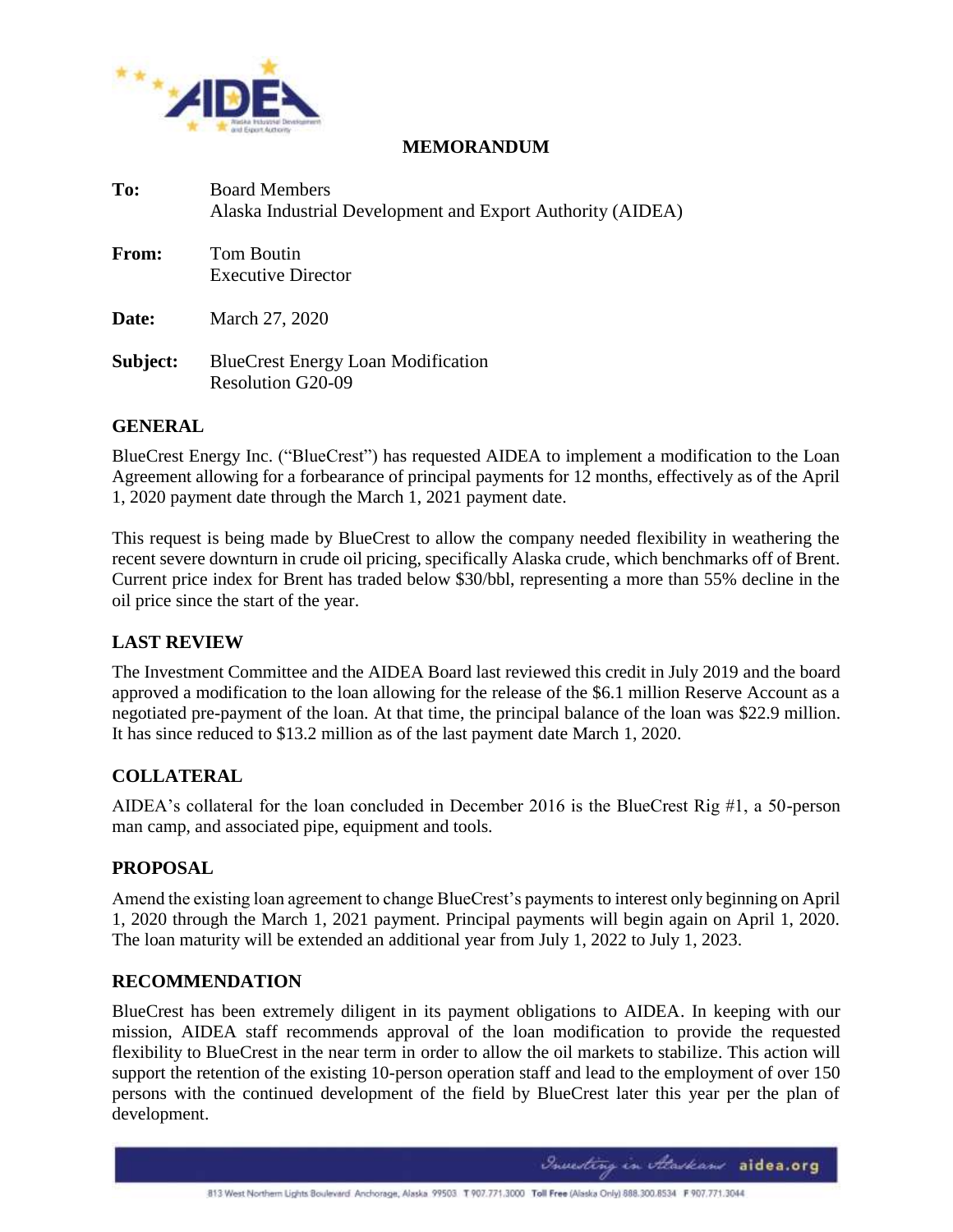### **ALASKA INDUSTRIAL DEVELOPMENT AND EXPORT AUTHORITY**

### **RESOLUTION NO. G20-09**

### **RESOLUTION OF THE ALASKA INDUSTRIAL DEVELOPMENT AND EXPORT AUTHORITY APPROVING AMENDMENTS TO LOAN AGREEMENT WITH BLUECREST ALASKA OPERATING LLC AND CO-BORROWERS**

**WHEREAS,** in Resolution No. G15-14, adopted on April 30, 2015, the Alaska Industrial Development and Export Authority (the "Authority") approved a loan of up to \$30 million to BlueCrest Energy, Inc. and its affiliates under the Authority's development finance program (AS 44.88.172);

**WHEREAS,** on July 24, 2015, the Authority, as Lender, entered into a Loan Agreement with BlueCrest Alaska Operating LLC, as Borrower, and BlueCrest Alaska Oil & Gas LLC, BlueCrest Cosmopolitan, LLC, and BlueCrest Energy, Inc., as Co-Borrowers, under which the Authority agreed to provide a line of credit of up to \$30 million to finance the acquisition, transportation, set up and commissioning of an on-shore drilling rig, associated equipment and a camp facility;

**WHEREAS,** the Authority fully disbursed the \$30 million line of credit and the Borrower and Co-Borrowers used the loan proceeds to acquire the desired drilling rig and camp, both which have been installed on-site and are in operation;

**WHEREAS,** in Resolution No. G16-14, adopted on December 1, 2016, and in Resolution No. G19-17, adopted June 26, 2019, the Authority approved certain amendments to the Loan Agreement related to the reserve account for the loan;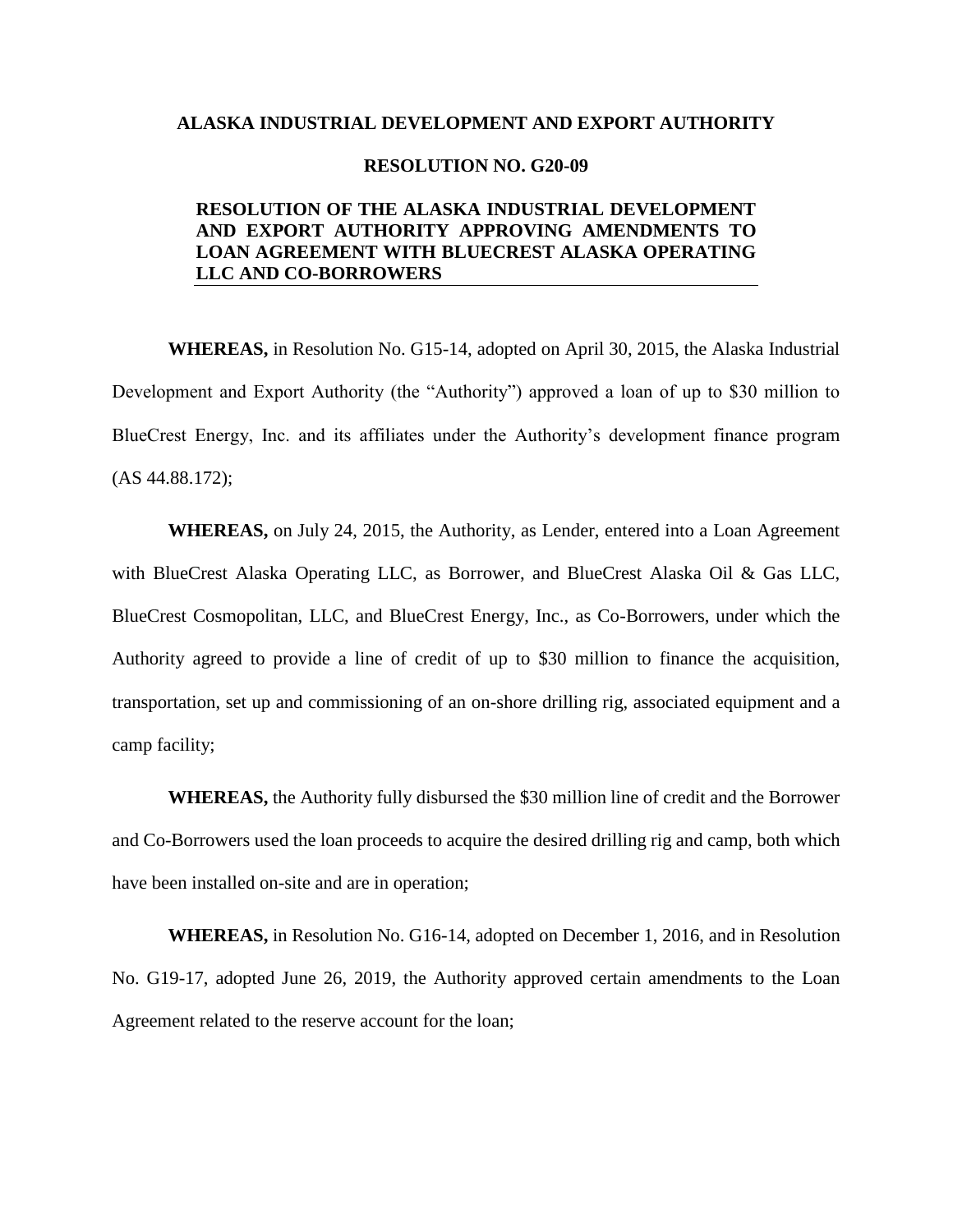**WHEREAS,** the collapse in oil prices due to actions of foreign governments, exacerbated by the economic downturn from the COVID-19 pandemic, has resulted in the Borrower encountering severe cash flow problems, and oil prices are not expected to recover in the immediate future;

**WHEREAS,** Staff of the Authority has recommended amending the Loan Agreement again to provide for a one-year period of interest-only payments on the loan and to extend the amortization period and maturity date of the loan for one year; and

**WHEREAS,** the recommended loan amendments are prudent and reasonable in view of the global economic crisis that exists, the amendments may assist the Borrower in remaining in business until oil prices recover, and the amendments are in the best interests of the Authority and the State of Alaska.

# **NOW, THEREFORE, BE IT RESOLVED BY THE ALASKA INDUSTRIAL DEVELOPMENT AND EXPORT AUTHORITY AS FOLLOWS:**

Section 1. The recommended amendments to the loan agreement between the Authority, as Lender, BlueCrest Alaska Operating LLC, as Borrower, and BlueCrest Alaska Oil & Gas LLC, BlueCrest Cosmopolitan, LLC, and BlueCrest Energy, Inc., are approved. Starting with the payment due April 1, 2020 and continuing through March 2021, the Authority shall accept interest-only payments on the loan, and the amortization period and maturity date for the loan shall be extended for one year.

Section 2. The Executive Director is authorized to complete the negotiations with the Borrower regarding the amendments to the loan agreement. The Executive Director is authorized to execute on behalf of the Authority the final amendments to the loan agreement approved in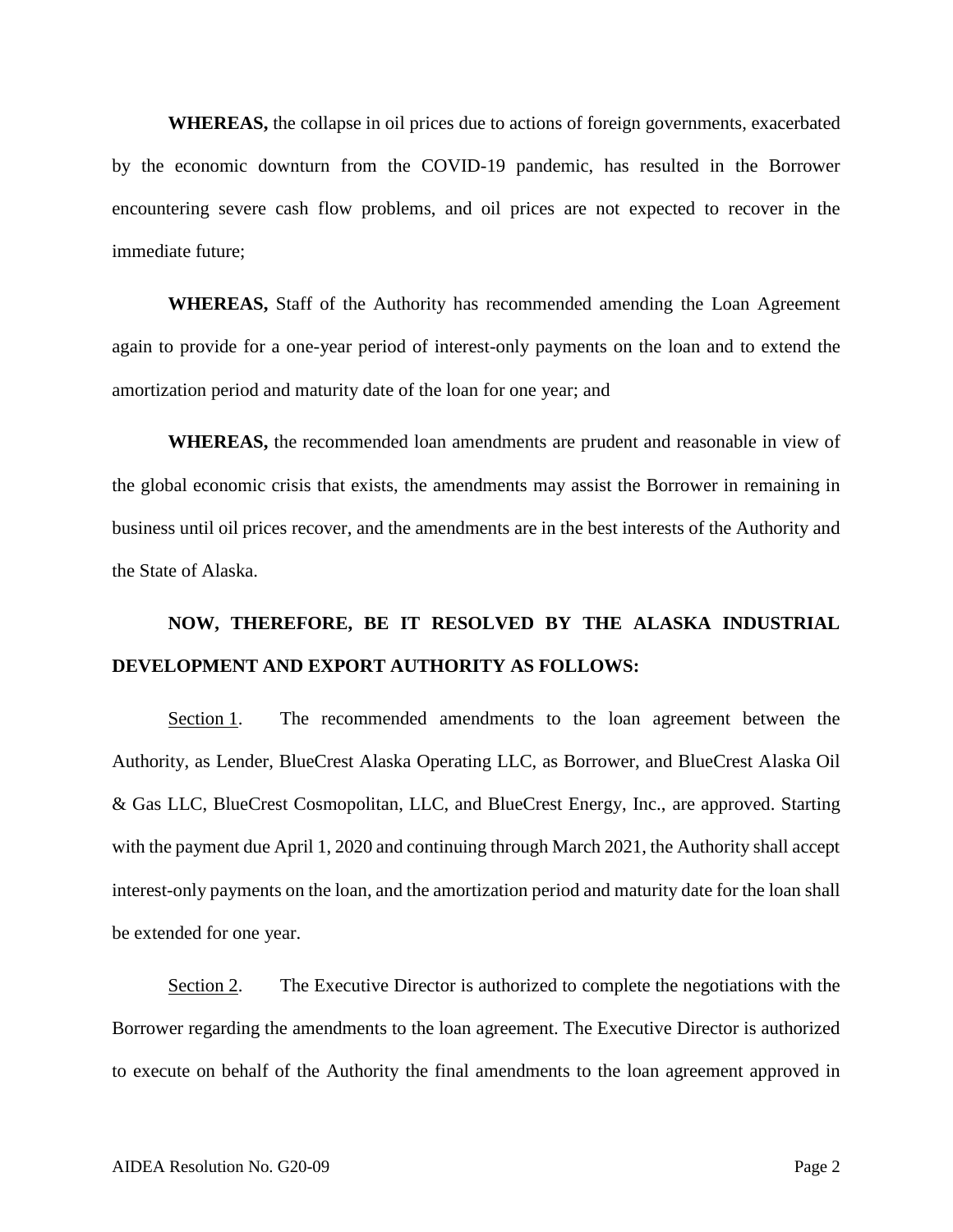Section 1 above, with any other non-material modifications to loan terms and conditions that the Executive Director determines to be appropriate.

Dated at Anchorage, Alaska, this 27<sup>th</sup> day of March 2020.

Chair

**ATTEST [SEAL]**

Secretary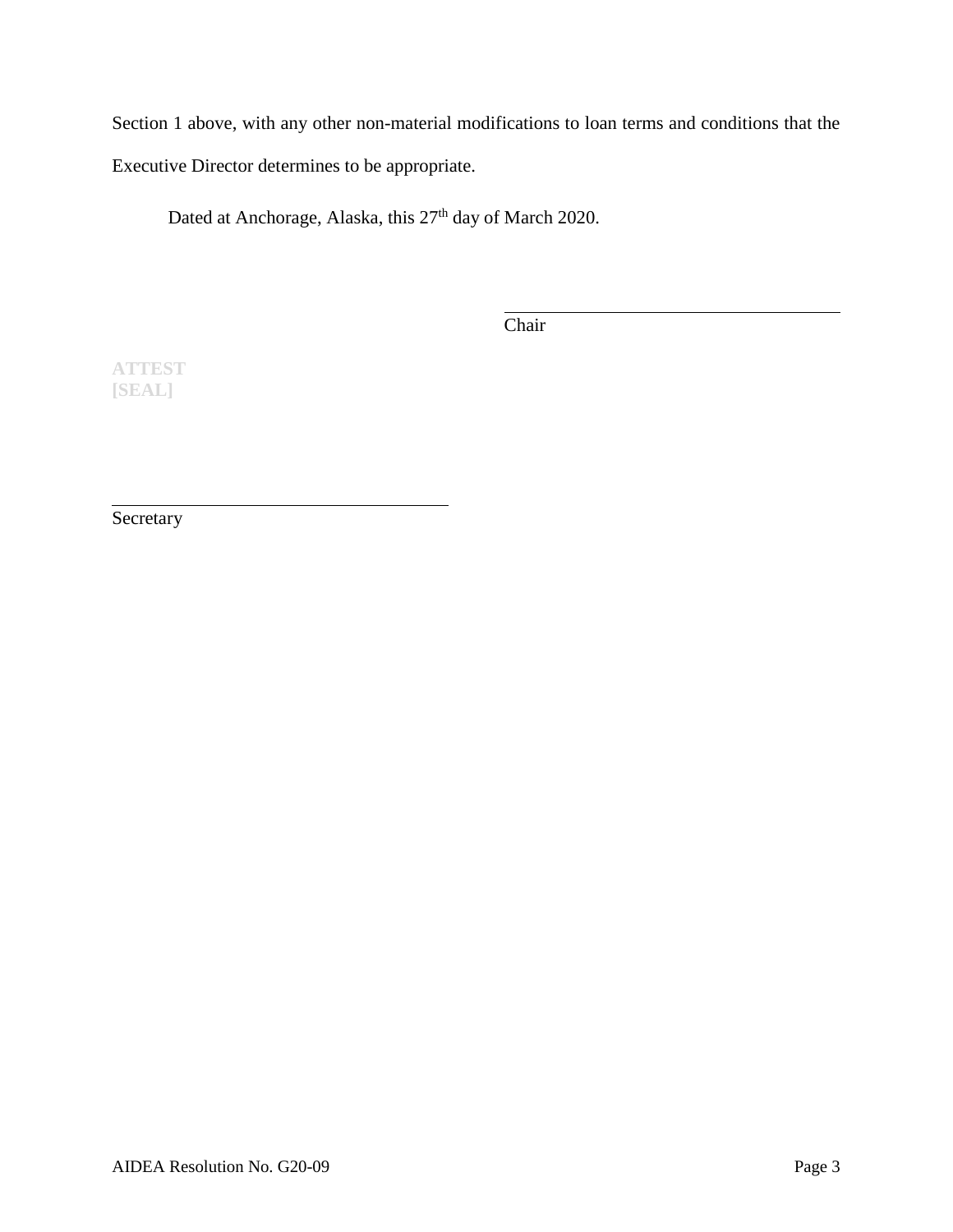

**Report Code: OIL**

**Units: Beluga River Unit,Cannery Loop Unit,Cosmopolitan Unit,Deep Creek Unit,Granite Point Unit,Ivan River Unit,Kenai Unit,Kitchen Lights Unit,Lewis River Unit,Middle Ground Shoal Unit,Nicolai Creek Unit,Nikolaevsk Unit,Ninilchik Unit,Nonunitized Production,North Cook Inlet Unit,North Fork Unit,North Trading Bay Unit,Pretty Creek Unit,Redoubt Unit,Trading Bay Unit,West McArthur River Unit**

|  |  |  |  |  | Alaska Department of Natural Resources |
|--|--|--|--|--|----------------------------------------|
|--|--|--|--|--|----------------------------------------|

**Starting Production Month: 202001 Through 201401**

*Latest Revision - Reports processed as of Report Month: 202002*

| <b>Production Month: 202001</b>                                  |             |              |                                    |                      |                      |                      |                                                                     |                                                       |                                  |                                      |
|------------------------------------------------------------------|-------------|--------------|------------------------------------|----------------------|----------------------|----------------------|---------------------------------------------------------------------|-------------------------------------------------------|----------------------------------|--------------------------------------|
| Unit Name: Cosmopolitan Unit                                     |             |              |                                    |                      |                      |                      |                                                                     |                                                       |                                  |                                      |
| <b>Accounting Unit Description</b>                               |             | Acct<br>Unit | Lessee                             | <b>WIO</b><br>Volume | <b>RIV</b><br>Volume | <b>RIK</b><br>Volume | <b>Weighted Average</b><br><b>Royalty Rate</b><br>(RIV + RIK) / WIO | Weighted<br><b>Average RIV</b><br><b>RV by Lessee</b> | <b>RIV</b><br><b>Royalty Due</b> | Weighted<br>Average<br><b>RIV RV</b> |
| Cosmopolitan Unit Combined Starichkof Hemlock Participating Area | <b>CPSH</b> |              | <b>BLUECREST</b>                   | 34,256.00            | 4,281.99             | 0.00                 |                                                                     | 57.21851                                              | \$245,009.09                     |                                      |
|                                                                  |             |              | CPSH Accounting Unit 202001 Total: | 34,256.00            | 4,281.99             | 0.00                 | 12.50000%                                                           |                                                       | \$245,009.09                     | \$57.21851                           |
|                                                                  |             |              | Cosmopolitan Unit 202001 Total:    | 34,256.00            | 4,281.99             | 0.00                 | 12.50000%                                                           |                                                       | \$245,009.09                     | \$57.21851                           |
| <b>Production Month: 201912</b>                                  |             |              |                                    |                      |                      |                      |                                                                     |                                                       |                                  |                                      |
| Unit Name: Cosmopolitan Unit                                     |             |              |                                    |                      |                      |                      |                                                                     |                                                       |                                  |                                      |
| <b>Accounting Unit Description</b>                               |             | Acct<br>Unit | Lessee                             | <b>WIO</b><br>Volume | <b>RIV</b><br>Volume | <b>RIK</b><br>Volume | <b>Weighted Average</b><br><b>Royalty Rate</b><br>(RIV + RIK) / WIO | Weighted<br><b>Average RIV</b><br><b>RV by Lessee</b> | RIV<br><b>Royalty Due</b>        | Weighted<br>Average<br><b>RIV RV</b> |
| Cosmopolitan Unit Combined Starichkof Hemlock Participating Area | <b>CPSH</b> |              | <b>BLUECREST</b>                   | 35,677.00            | 4,459.61             | 0.00                 |                                                                     | 58.88668                                              | \$262,611.63                     |                                      |
|                                                                  |             |              | CPSH Accounting Unit 201912 Total: | 35,677.00            | 4,459.61             | 0.00                 | 12.50000%                                                           |                                                       | \$262,611.63                     | \$58.88668                           |
|                                                                  |             |              | Cosmopolitan Unit 201912 Total:    | 35,677.00            | 4,459.61             | 0.00                 | 12.50000%                                                           |                                                       | \$262,611.63                     | \$58.88668                           |
| <b>Production Month: 201911</b>                                  |             |              |                                    |                      |                      |                      |                                                                     |                                                       |                                  |                                      |

| Unit Name: Cosmopolitan Unit                                            |             |                                    |                      |                      |                      |                                                                     |                                         |                           |                                      |
|-------------------------------------------------------------------------|-------------|------------------------------------|----------------------|----------------------|----------------------|---------------------------------------------------------------------|-----------------------------------------|---------------------------|--------------------------------------|
| <b>Accounting Unit Description</b>                                      |             | Acct<br>Unit<br>Lessee             | <b>WIO</b><br>Volume | <b>RIV</b><br>Volume | <b>RIK</b><br>Volume | <b>Weighted Average</b><br><b>Royalty Rate</b><br>(RIV + RIK) / WIO | Weighted<br>Average RIV<br>RV by Lessee | RIV<br><b>Royalty Due</b> | Weighted<br>Average<br><b>RIV RV</b> |
| <b>Cosmopolitan Unit Combined Starichkof Hemlock Participating Area</b> | <b>CPSH</b> | <b>BLUECREST</b>                   | 35,172.00            | 4,396.49             | 0.00                 |                                                                     | 56.49521                                | \$248,380.63              |                                      |
|                                                                         |             | CPSH Accounting Unit 201911 Total: | 35,172.00            | 4,396.49             | 0.00                 | 12.50000%                                                           |                                         | \$248,380.63              | \$56.49521                           |
|                                                                         |             | Cosmopolitan Unit 201911 Total:    | 35.172.00            | 4,396.49             | 0.00                 | 12.50000%                                                           |                                         | \$248,380.63              | \$56.49521                           |
| <b>Production Month: 201910</b>                                         |             |                                    |                      |                      |                      |                                                                     |                                         |                           |                                      |

| Unit Name: Cosmopolitan Unit                                     |             | Acct                               | <b>WIO</b> | <b>RIV</b> | <b>RIK</b> | <b>Weighted Average</b><br><b>Royalty Rate</b> | Weighted<br>Average RIV | RIV                | Weighted<br>Average |
|------------------------------------------------------------------|-------------|------------------------------------|------------|------------|------------|------------------------------------------------|-------------------------|--------------------|---------------------|
| <b>Accounting Unit Description</b>                               |             | Unit<br>Lessee                     | Volume     | Volume     | Volume     | (RIV + RIK) / WIO RV by Lessee                 |                         | <b>Royalty Due</b> | <b>RIV RV</b>       |
| Cosmopolitan Unit Combined Starichkof Hemlock Participating Area | <b>CPSH</b> | <b>BLUECREST</b>                   | 38,613.00  | 4,826.62   | 0.00       |                                                | 54,61377                | \$263,599.91       |                     |
|                                                                  |             | CPSH Accounting Unit 201910 Total: | 38,613.00  | 4,826.62   | 0.00       | 12.50000%                                      |                         | \$263,599.91       | \$54.61377          |
|                                                                  |             |                                    |            |            |            |                                                |                         |                    |                     |
|                                                                  |             | Cosmopolitan Unit 201910 Total:    | 38,613.00  | 4,826.62   | 0.00       | 12.50000%                                      |                         | \$263,599.91       | \$54.61377          |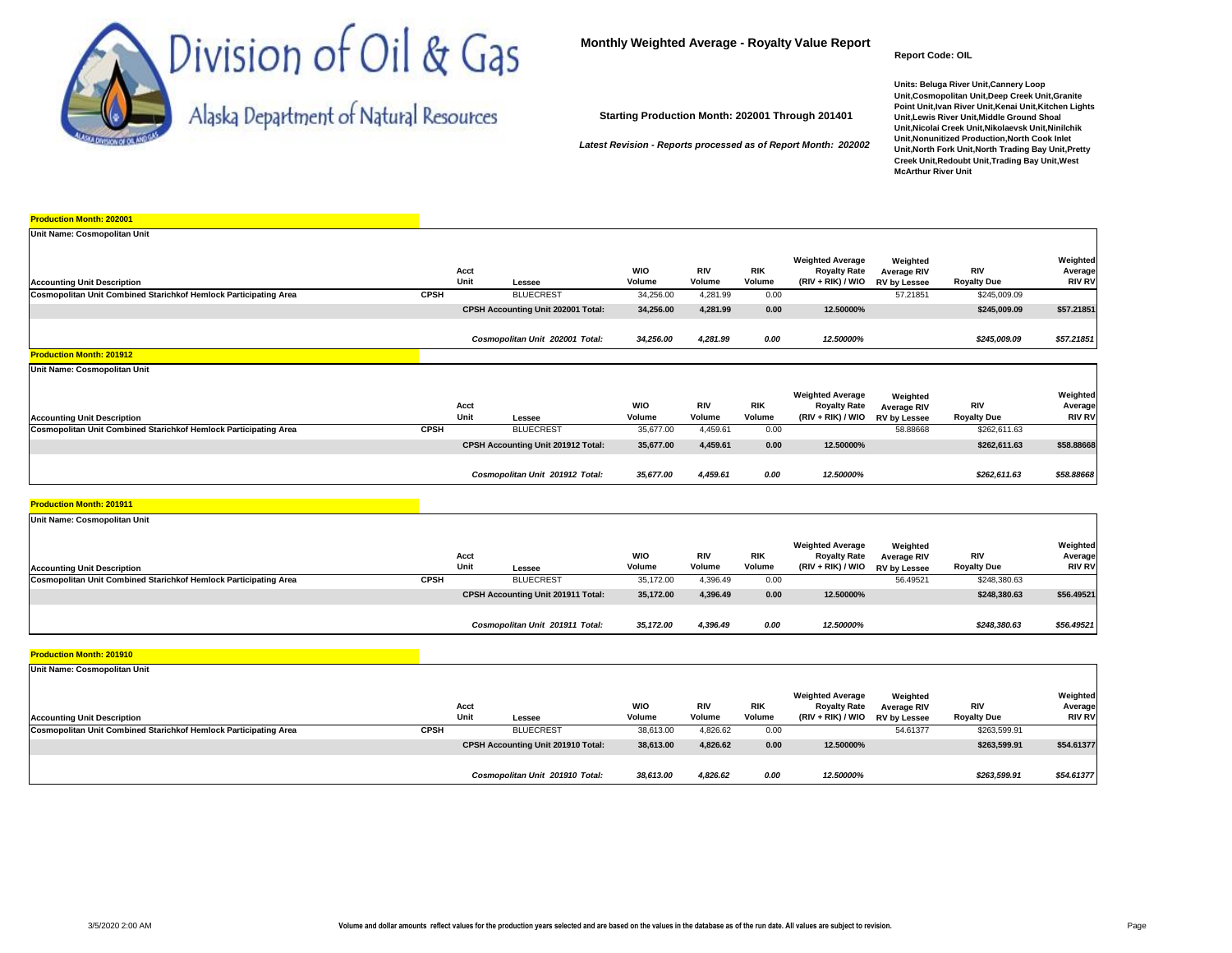| Unit Name: Cosmopolitan Unit                                            |             |                                           |                      |                      |                      |                                                                       |                                                       |                                  |                                      |
|-------------------------------------------------------------------------|-------------|-------------------------------------------|----------------------|----------------------|----------------------|-----------------------------------------------------------------------|-------------------------------------------------------|----------------------------------|--------------------------------------|
| <b>Accounting Unit Description</b>                                      |             | Acct<br>Unit<br>Lessee                    | <b>WIO</b><br>Volume | <b>RIV</b><br>Volume | <b>RIK</b><br>Volume | <b>Weighted Average</b><br><b>Royalty Rate</b><br>$(RIV + RIK) / WIO$ | Weighted<br><b>Average RIV</b><br><b>RV by Lessee</b> | <b>RIV</b><br><b>Royalty Due</b> | Weighted<br>Average<br><b>RIV RV</b> |
| <b>Cosmopolitan Unit Combined Starichkof Hemlock Participating Area</b> | <b>CPSH</b> | <b>BLUECREST</b>                          | 37,578,00            | 4,697.24             | 0.00                 |                                                                       | 54.18042                                              | \$254,498.44                     |                                      |
|                                                                         |             | <b>CPSH Accounting Unit 201909 Total:</b> | 37,578.00            | 4,697.24             | 0.00                 | 12.50000%                                                             |                                                       | \$254,498.44                     | \$54.18042                           |
|                                                                         |             | Cosmopolitan Unit 201909 Total:           | 37,578.00            | 4,697.24             | 0.00                 | 12.50000%                                                             |                                                       | \$254,498.44                     | \$54.18042                           |

#### **Production Month: 201908**

| Unit Name: Cosmopolitan Unit                                     |              |                                           |                      |                      |                      |                                                                       |                                                       |                           |                                      |
|------------------------------------------------------------------|--------------|-------------------------------------------|----------------------|----------------------|----------------------|-----------------------------------------------------------------------|-------------------------------------------------------|---------------------------|--------------------------------------|
| <b>Accounting Unit Description</b>                               | Acct<br>Unit | Lessee                                    | <b>WIO</b><br>Volume | <b>RIV</b><br>Volume | <b>RIK</b><br>Volume | <b>Weighted Average</b><br><b>Royalty Rate</b><br>$(RIV + RIK) / WIO$ | Weighted<br><b>Average RIV</b><br><b>RV by Lessee</b> | RIV<br><b>Royalty Due</b> | Weighted<br>Average<br><b>RIV RV</b> |
| Cosmopolitan Unit Combined Starichkof Hemlock Participating Area | <b>CPSH</b>  | <b>BLUECREST</b>                          | 38,080.00            | 4,759.99             | 0.00                 |                                                                       | 51.20253                                              | \$243,723.53              |                                      |
|                                                                  |              | <b>CPSH Accounting Unit 201908 Total:</b> | 38,080.00            | 4,759.99             | 0.00                 | 12.50000%                                                             |                                                       | \$243,723.53              | \$51.20253                           |
|                                                                  |              | Cosmopolitan Unit 201908 Total:           | 38,080.00            | 4,759.99             | 0.00                 | 12.50000%                                                             |                                                       | \$243,723.53              | \$51.20253                           |

#### **Production Month: 201907**

| Unit Name: Cosmopolitan Unit                                     |             |                                    |                      |                      |                      |                                                                                  |                         |                           |                                      |
|------------------------------------------------------------------|-------------|------------------------------------|----------------------|----------------------|----------------------|----------------------------------------------------------------------------------|-------------------------|---------------------------|--------------------------------------|
| <b>Accounting Unit Description</b>                               |             | Acct<br>Unit<br>Lessee             | <b>WIO</b><br>Volume | <b>RIV</b><br>Volume | <b>RIK</b><br>Volume | <b>Weighted Average</b><br><b>Royalty Rate</b><br>(RIV + RIK) / WIO RV by Lessee | Weighted<br>Average RIV | RIV<br><b>Royalty Due</b> | Weighted<br>Average<br><b>RIV RV</b> |
| Cosmopolitan Unit Combined Starichkof Hemlock Participating Area | <b>CPSH</b> | <b>BLUECREST</b>                   | 42,426.00            | 5,303.24             | 0.00                 |                                                                                  | 55.65051                | \$295,128.01              |                                      |
|                                                                  |             | CPSH Accounting Unit 201907 Total: | 42,426.00            | 5,303.24             | 0.00                 | 12.50000%                                                                        |                         | \$295,128.01              | \$55.65051                           |
|                                                                  |             | Cosmopolitan Unit 201907 Total:    | 42,426.00            | 5,303.24             | 0.00                 | 12.50000%                                                                        |                         | \$295,128.01              | \$55.65051                           |

#### **Production Month: 201906**

| Unit Name: Cosmopolitan Unit                                            |              |                                           |                      |                      |                      |                                                                     |                                                       |                                  |                                      |
|-------------------------------------------------------------------------|--------------|-------------------------------------------|----------------------|----------------------|----------------------|---------------------------------------------------------------------|-------------------------------------------------------|----------------------------------|--------------------------------------|
| <b>Accounting Unit Description</b>                                      | Acct<br>Unit | Lessee                                    | <b>WIO</b><br>Volume | <b>RIV</b><br>Volume | <b>RIK</b><br>Volume | <b>Weighted Average</b><br><b>Royalty Rate</b><br>(RIV + RIK) / WIO | Weighted<br><b>Average RIV</b><br><b>RV by Lessee</b> | <b>RIV</b><br><b>Royalty Due</b> | Weighted<br>Average<br><b>RIV RV</b> |
| <b>Cosmopolitan Unit Combined Starichkof Hemlock Participating Area</b> | CPSH         | <b>BLUECREST</b>                          | 45,066.00            | 5,633.24             | 0.00                 |                                                                     | 53.41710                                              | \$300,911.34                     |                                      |
|                                                                         |              | <b>CPSH Accounting Unit 201906 Total:</b> | 45,066.00            | 5,633.24             | 0.00                 | 12.50000%                                                           |                                                       | \$300,911.34                     | \$53.41710                           |
|                                                                         |              |                                           |                      |                      |                      |                                                                     |                                                       |                                  |                                      |
|                                                                         |              | Cosmopolitan Unit 201906 Total:           | 45,066.00            | 5,633.24             | 0.00                 | 12.50000%                                                           |                                                       | \$300,911.34                     | \$53.41710                           |

| Unit Name: Cosmopolitan Unit                                     |             |                                           |                      |                      |                      |                                                                       |                                                |                                  |                                      |
|------------------------------------------------------------------|-------------|-------------------------------------------|----------------------|----------------------|----------------------|-----------------------------------------------------------------------|------------------------------------------------|----------------------------------|--------------------------------------|
| <b>Accounting Unit Description</b>                               |             | Acct<br>Unit<br>Lessee                    | <b>WIO</b><br>Volume | <b>RIV</b><br>Volume | <b>RIK</b><br>Volume | <b>Weighted Average</b><br><b>Royalty Rate</b><br>$(RIV + RIK) / WIO$ | Weighted<br>Average RIV<br><b>RV by Lessee</b> | <b>RIV</b><br><b>Royalty Due</b> | Weighted<br>Average<br><b>RIV RV</b> |
| Cosmopolitan Unit Combined Starichkof Hemlock Participating Area | <b>CPSH</b> | <b>BLUECREST</b>                          | 51.205.00            | 6,400.61             | 0.00                 |                                                                       | 59.82364                                       | \$382,907.79                     |                                      |
|                                                                  |             | <b>CPSH Accounting Unit 201905 Total:</b> | 51,205.00            | 6,400.61             | 0.00                 | 12.50000%                                                             |                                                | \$382,907.79                     | \$59.82364                           |
|                                                                  |             | Cosmopolitan Unit 201905 Total:           | 51,205.00            | 6,400.61             | 0.00                 | 12.50000%                                                             |                                                | \$382,907.79                     | \$59.82364                           |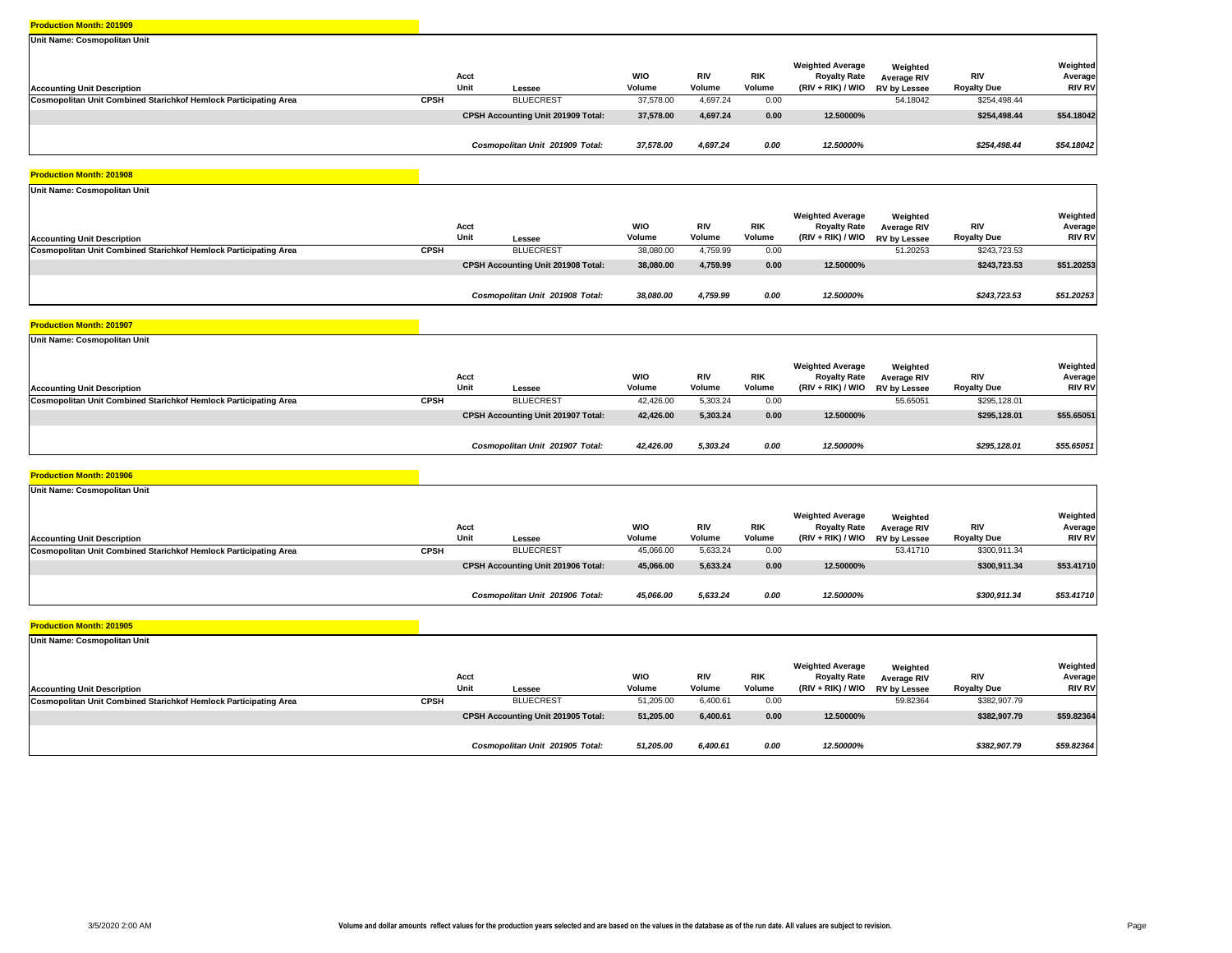| Unit Name: Cosmopolitan Unit                                            |              |                                           |                      |                      |                      |                                                                       |                                                       |                                  |                                      |
|-------------------------------------------------------------------------|--------------|-------------------------------------------|----------------------|----------------------|----------------------|-----------------------------------------------------------------------|-------------------------------------------------------|----------------------------------|--------------------------------------|
| <b>Accounting Unit Description</b>                                      | Acct<br>Unit | Lessee                                    | <b>WIO</b><br>Volume | <b>RIV</b><br>Volume | <b>RIK</b><br>Volume | <b>Weighted Average</b><br><b>Royalty Rate</b><br>$(RIV + RIK) / WIO$ | Weighted<br><b>Average RIV</b><br><b>RV by Lessee</b> | <b>RIV</b><br><b>Royalty Due</b> | Weighted<br>Average<br><b>RIV RV</b> |
| <b>Cosmopolitan Unit Combined Starichkof Hemlock Participating Area</b> | <b>CPSH</b>  | <b>BLUECREST</b>                          | 52,775.00            | 6,596.86             | 0.00                 |                                                                       | 61.95265                                              | \$408,692.96                     |                                      |
|                                                                         |              | <b>CPSH Accounting Unit 201904 Total:</b> | 52,775.00            | 6,596.86             | 0.00                 | 12.50000%                                                             |                                                       | \$408,692.96                     | \$61.95265                           |
|                                                                         |              | Cosmopolitan Unit 201904 Total:           | 52,775.00            | 6,596.86             | 0.00                 | 12.50000%                                                             |                                                       | \$408,692.96                     | \$61.95265                           |

#### **Production Month: 201903**

| Unit Name: Cosmopolitan Unit                                     |              |                                    |                      |                      |                      |                                                                       |                                         |                           |                                      |
|------------------------------------------------------------------|--------------|------------------------------------|----------------------|----------------------|----------------------|-----------------------------------------------------------------------|-----------------------------------------|---------------------------|--------------------------------------|
| <b>Accounting Unit Description</b>                               | Acct<br>Unit | Lessee                             | <b>WIO</b><br>Volume | <b>RIV</b><br>Volume | <b>RIK</b><br>Volume | <b>Weighted Average</b><br><b>Royalty Rate</b><br>$(RIV + RIK) / WIO$ | Weighted<br>Average RIV<br>RV by Lessee | RIV<br><b>Royalty Due</b> | Weighted<br>Average<br><b>RIV RV</b> |
| Cosmopolitan Unit Combined Starichkof Hemlock Participating Area | <b>CPSH</b>  | <b>BLUECREST</b>                   | 36,614.00            | 4,576.74             | 0.00                 |                                                                       | 57.55641                                | \$263,420.72              |                                      |
|                                                                  |              | CPSH Accounting Unit 201903 Total: | 36,614.00            | 4,576.74             | 0.00                 | 12.50000%                                                             |                                         | \$263,420.72              | \$57.55641                           |
|                                                                  |              | Cosmopolitan Unit 201903 Total:    | 36,614.00            | 4,576.74             | 0.00                 | 12.50000%                                                             |                                         | \$263,420.72              | \$57.55641                           |

#### **Production Month: 201902**

| Unit Name: Cosmopolitan Unit                                     |             |                                    |                      |                      |                      |                                                                                  |                         |                           |                                      |
|------------------------------------------------------------------|-------------|------------------------------------|----------------------|----------------------|----------------------|----------------------------------------------------------------------------------|-------------------------|---------------------------|--------------------------------------|
| <b>Accounting Unit Description</b>                               |             | Acct<br>Unit<br>Lessee             | <b>WIO</b><br>Volume | <b>RIV</b><br>Volume | <b>RIK</b><br>Volume | <b>Weighted Average</b><br><b>Royalty Rate</b><br>(RIV + RIK) / WIO RV by Lessee | Weighted<br>Average RIV | RIV<br><b>Royalty Due</b> | Weighted<br>Average<br><b>RIV RV</b> |
| Cosmopolitan Unit Combined Starichkof Hemlock Participating Area | <b>CPSH</b> | <b>BLUECREST</b>                   | 41,245.00            | 5,155.61             | 0.00                 |                                                                                  | 54.80565                | \$282,556.56              |                                      |
|                                                                  |             | CPSH Accounting Unit 201902 Total: | 41,245.00            | 5,155.61             | 0.00                 | 12.50000%                                                                        |                         | \$282,556.56              | \$54.80565                           |
|                                                                  |             | Cosmopolitan Unit 201902 Total:    | 41,245.00            | 5,155.61             | 0.00                 | 12.50000%                                                                        |                         | \$282,556.56              | \$54.80565                           |

#### **Production Month: 201901**

| Unit Name: Cosmopolitan Unit                                            |              |                                           |                      |                      |                      |                                                                     |                                                       |                                  |                                      |
|-------------------------------------------------------------------------|--------------|-------------------------------------------|----------------------|----------------------|----------------------|---------------------------------------------------------------------|-------------------------------------------------------|----------------------------------|--------------------------------------|
| <b>Accounting Unit Description</b>                                      | Acct<br>Unit | Lessee                                    | <b>WIO</b><br>Volume | <b>RIV</b><br>Volume | <b>RIK</b><br>Volume | <b>Weighted Average</b><br><b>Royalty Rate</b><br>(RIV + RIK) / WIO | Weighted<br><b>Average RIV</b><br><b>RV by Lessee</b> | <b>RIV</b><br><b>Royalty Due</b> | Weighted<br>Average<br><b>RIV RV</b> |
| <b>Cosmopolitan Unit Combined Starichkof Hemlock Participating Area</b> | CPSH         | <b>BLUECREST</b>                          | 48,613.00            | 6,076.62             | 0.00                 |                                                                     | 50.35734                                              | \$306,002.42                     |                                      |
|                                                                         |              | <b>CPSH Accounting Unit 201901 Total:</b> | 48,613.00            | 6,076.62             | 0.00                 | 12.50000%                                                           |                                                       | \$306,002.42                     | \$50.35734                           |
|                                                                         |              |                                           |                      |                      |                      |                                                                     |                                                       |                                  |                                      |
|                                                                         |              | Cosmopolitan Unit 201901 Total:           | 48,613.00            | 6,076.62             | 0.00                 | 12.50000%                                                           |                                                       | \$306,002.42                     | \$50.35734                           |

| Unit Name: Cosmopolitan Unit                                     |             |                                           |                      |                      |                      |                                                                       |                                                |                                  |                                      |
|------------------------------------------------------------------|-------------|-------------------------------------------|----------------------|----------------------|----------------------|-----------------------------------------------------------------------|------------------------------------------------|----------------------------------|--------------------------------------|
| <b>Accounting Unit Description</b>                               |             | Acct<br>Unit<br>Lessee                    | <b>WIO</b><br>Volume | <b>RIV</b><br>Volume | <b>RIK</b><br>Volume | <b>Weighted Average</b><br><b>Royalty Rate</b><br>$(RIV + RIK) / WIO$ | Weighted<br>Average RIV<br><b>RV by Lessee</b> | <b>RIV</b><br><b>Royalty Due</b> | Weighted<br>Average<br><b>RIV RV</b> |
| Cosmopolitan Unit Combined Starichkof Hemlock Participating Area | <b>CPSH</b> | <b>BLUECREST</b>                          | 36,302.00            | 4,537.75             | 0.00                 |                                                                       | 48.19196                                       | \$218,683.07                     |                                      |
|                                                                  |             | <b>CPSH Accounting Unit 201812 Total:</b> | 36,302.00            | 4,537.75             | 0.00                 | 12.50000%                                                             |                                                | \$218,683.07                     | \$48.19196                           |
|                                                                  |             | Cosmopolitan Unit 201812 Total:           | 36,302.00            | 4,537.75             | 0.00                 | 12.50000%                                                             |                                                | \$218,683.07                     | \$48.19196                           |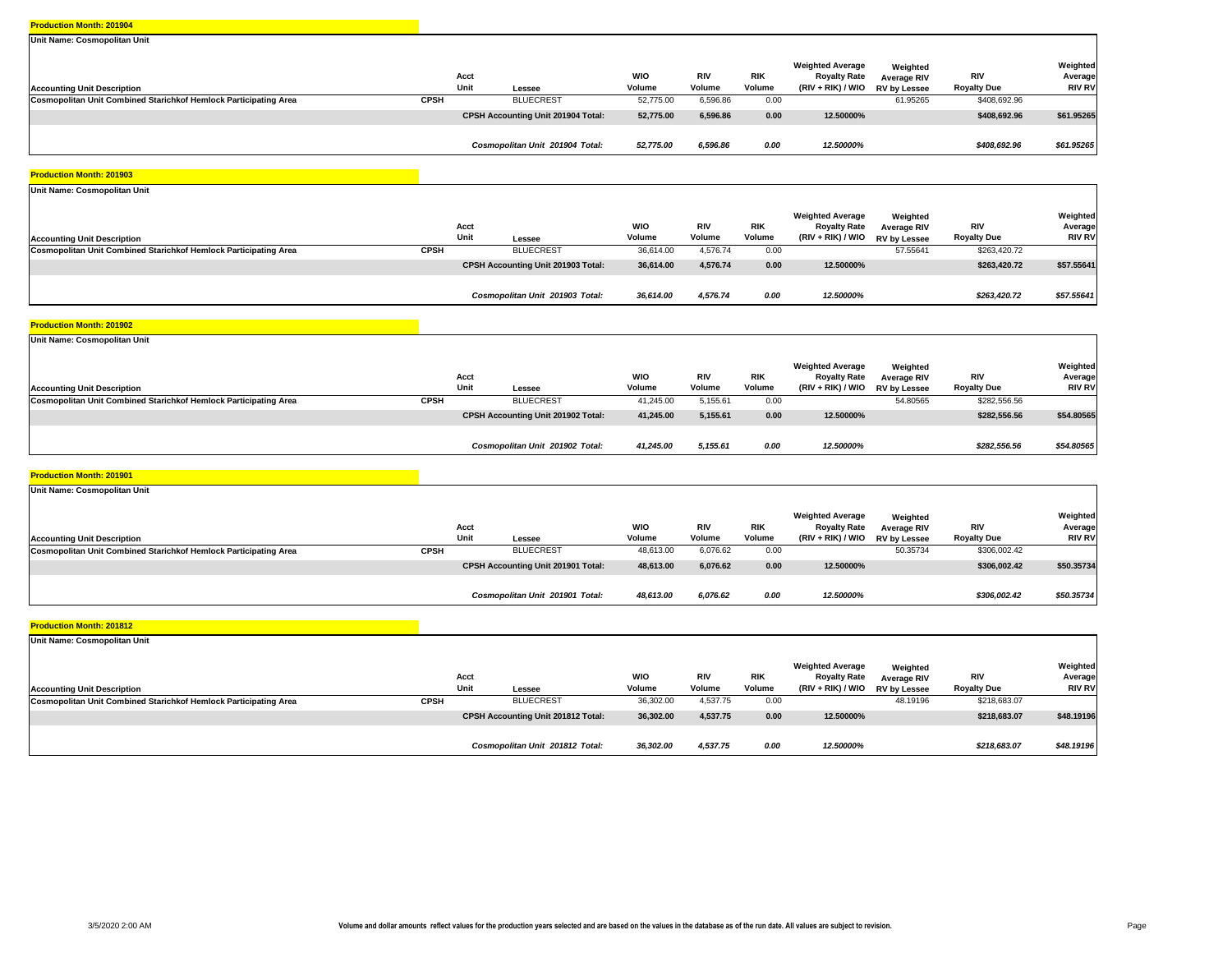| Unit Name: Cosmopolitan Unit                                     |             |                                           |               |                      |                      |                                                                     |                                                       |                           |                                      |
|------------------------------------------------------------------|-------------|-------------------------------------------|---------------|----------------------|----------------------|---------------------------------------------------------------------|-------------------------------------------------------|---------------------------|--------------------------------------|
| <b>Accounting Unit Description</b>                               |             | Acct<br>Unit<br>Lessee                    | WIO<br>Volume | <b>RIV</b><br>Volume | <b>RIK</b><br>Volume | <b>Weighted Average</b><br><b>Royalty Rate</b><br>(RIV + RIK) / WIO | Weighted<br><b>Average RIV</b><br><b>RV by Lessee</b> | RIV<br><b>Royalty Due</b> | Weighted<br>Average<br><b>RIV RV</b> |
| Cosmopolitan Unit Combined Starichkof Hemlock Participating Area | <b>CPSH</b> | <b>BLUECREST</b>                          | 32,186.00     | 4,023.25             | 0.00                 |                                                                     | 56.76380                                              | \$228,374.96              |                                      |
|                                                                  |             | <b>CPSH Accounting Unit 201811 Total:</b> | 32,186.00     | 4,023.25             | 0.00                 | 12.50000%                                                           |                                                       | \$228,374.96              | \$56.76380                           |
|                                                                  |             | Cosmopolitan Unit 201811 Total:           | 32,186.00     | 4,023.25             | 0.00                 | 12.50000%                                                           |                                                       | \$228.374.96              | \$56.76380                           |

#### **Production Month: 201810**

| Unit Name: Cosmopolitan Unit                                     |              |                                           |                      |                      |                      |                                                                     |                                                       |                           |                                      |
|------------------------------------------------------------------|--------------|-------------------------------------------|----------------------|----------------------|----------------------|---------------------------------------------------------------------|-------------------------------------------------------|---------------------------|--------------------------------------|
| <b>Accounting Unit Description</b>                               | Acct<br>Unit | Lessee                                    | <b>WIO</b><br>Volume | <b>RIV</b><br>Volume | <b>RIK</b><br>Volume | <b>Weighted Average</b><br><b>Royalty Rate</b><br>$(RIV + RIK)/WIO$ | Weighted<br><b>Average RIV</b><br><b>RV by Lessee</b> | RIV<br><b>Royalty Due</b> | Weighted<br>Average<br><b>RIV RV</b> |
| Cosmopolitan Unit Combined Starichkof Hemlock Participating Area | <b>CPSH</b>  | <b>BLUECREST</b>                          | 36,422.00            | 4,552.75             | 0.00                 |                                                                     | 70.55122                                              | \$321,202.07              |                                      |
|                                                                  |              | <b>CPSH Accounting Unit 201810 Total:</b> | 36,422.00            | 4,552.75             | 0.00                 | 12.50000%                                                           |                                                       | \$321,202.07              | \$70.55122                           |
|                                                                  |              | Cosmopolitan Unit 201810 Total:           | 36,422.00            | 4,552.75             | 0.00                 | 12.50000%                                                           |                                                       | \$321,202.07              | \$70.55122                           |

#### **Production Month: 201809**

| Unit Name: Cosmopolitan Unit                                            |             |                                    |                      |                      |                      |                                                                                  |                                |                           |                                      |
|-------------------------------------------------------------------------|-------------|------------------------------------|----------------------|----------------------|----------------------|----------------------------------------------------------------------------------|--------------------------------|---------------------------|--------------------------------------|
| <b>Accounting Unit Description</b>                                      |             | Acct<br>Unit<br>Lessee             | <b>WIO</b><br>Volume | <b>RIV</b><br>Volume | <b>RIK</b><br>Volume | <b>Weighted Average</b><br><b>Royalty Rate</b><br>(RIV + RIK) / WIO RV by Lessee | Weighted<br><b>Average RIV</b> | RIV<br><b>Royalty Due</b> | Weighted<br>Average<br><b>RIV RV</b> |
| <b>Cosmopolitan Unit Combined Starichkof Hemlock Participating Area</b> | <b>CPSH</b> | <b>BLUECREST</b>                   | 35,684.00            | 4,460.50             | 0.00                 |                                                                                  | 69.16303                       | \$308,501.70              |                                      |
|                                                                         |             | CPSH Accounting Unit 201809 Total: | 35,684.00            | 4,460.50             | 0.00                 | 12.50000%                                                                        |                                | \$308,501.70              | \$69.16303                           |
|                                                                         |             | Cosmopolitan Unit 201809 Total:    | 35,684.00            | 4,460.50             | 0.00                 | 12.50000%                                                                        |                                | \$308,501.70              | \$69.16303                           |

#### **Production Month: 201808**

| Unit Name: Cosmopolitan Unit                                     |              |                                           |                      |                      |                      |                                                                     |                                         |                                  |                                      |
|------------------------------------------------------------------|--------------|-------------------------------------------|----------------------|----------------------|----------------------|---------------------------------------------------------------------|-----------------------------------------|----------------------------------|--------------------------------------|
| <b>Accounting Unit Description</b>                               | Acct<br>Unit | Lessee                                    | <b>WIO</b><br>Volume | <b>RIV</b><br>Volume | <b>RIK</b><br>Volume | <b>Weighted Average</b><br><b>Royalty Rate</b><br>(RIV + RIK) / WIO | Weighted<br>Average RIV<br>RV by Lessee | <b>RIV</b><br><b>Royalty Due</b> | Weighted<br>Average<br><b>RIV RV</b> |
| Cosmopolitan Unit Combined Starichkof Hemlock Participating Area | <b>CPSH</b>  | <b>BLUECREST</b>                          | 20,703.00            | 2,587.87             | 0.00                 |                                                                     | 65.00413                                | \$168,222.24                     |                                      |
|                                                                  |              | <b>CPSH Accounting Unit 201808 Total:</b> | 20,703.00            | 2,587.87             | 0.00                 | 12.50000%                                                           |                                         | \$168,222.24                     | \$65.00413                           |
|                                                                  |              |                                           |                      |                      |                      |                                                                     |                                         |                                  |                                      |
|                                                                  |              | Cosmopolitan Unit 201808 Total:           | 20,703.00            | 2,587.87             | 0.00                 | 12.50000%                                                           |                                         | \$168,222.24                     | \$65.00413                           |

| Unit Name: Cosmopolitan Unit                                     |             |                                    |                      |                      |                      |                                                                       |                                                       |                                  |                                      |
|------------------------------------------------------------------|-------------|------------------------------------|----------------------|----------------------|----------------------|-----------------------------------------------------------------------|-------------------------------------------------------|----------------------------------|--------------------------------------|
| <b>Accounting Unit Description</b>                               |             | Acct<br>Unit<br>Lessee             | <b>WIO</b><br>Volume | <b>RIV</b><br>Volume | <b>RIK</b><br>Volume | <b>Weighted Average</b><br><b>Royalty Rate</b><br>$(RIV + RIK) / WIO$ | Weighted<br><b>Average RIV</b><br><b>RV by Lessee</b> | <b>RIV</b><br><b>Royalty Due</b> | Weighted<br>Average<br><b>RIV RV</b> |
| Cosmopolitan Unit Combined Starichkof Hemlock Participating Area | <b>CPSH</b> | <b>BLUECREST</b>                   | 24,253.89            | 3,031.74             | 0.00                 |                                                                       | 67.85086                                              | \$205,706.17                     |                                      |
|                                                                  |             | CPSH Accounting Unit 201807 Total: | 24,253.89            | 3,031.74             | 0.00                 | 12.50000%                                                             |                                                       | \$205,706.17                     | \$67.85086                           |
|                                                                  |             | Cosmopolitan Unit 201807 Total:    | 24,253.89            | 3.031.74             | 0.00                 | 12.50000%                                                             |                                                       | \$205,706.17                     | \$67.85086                           |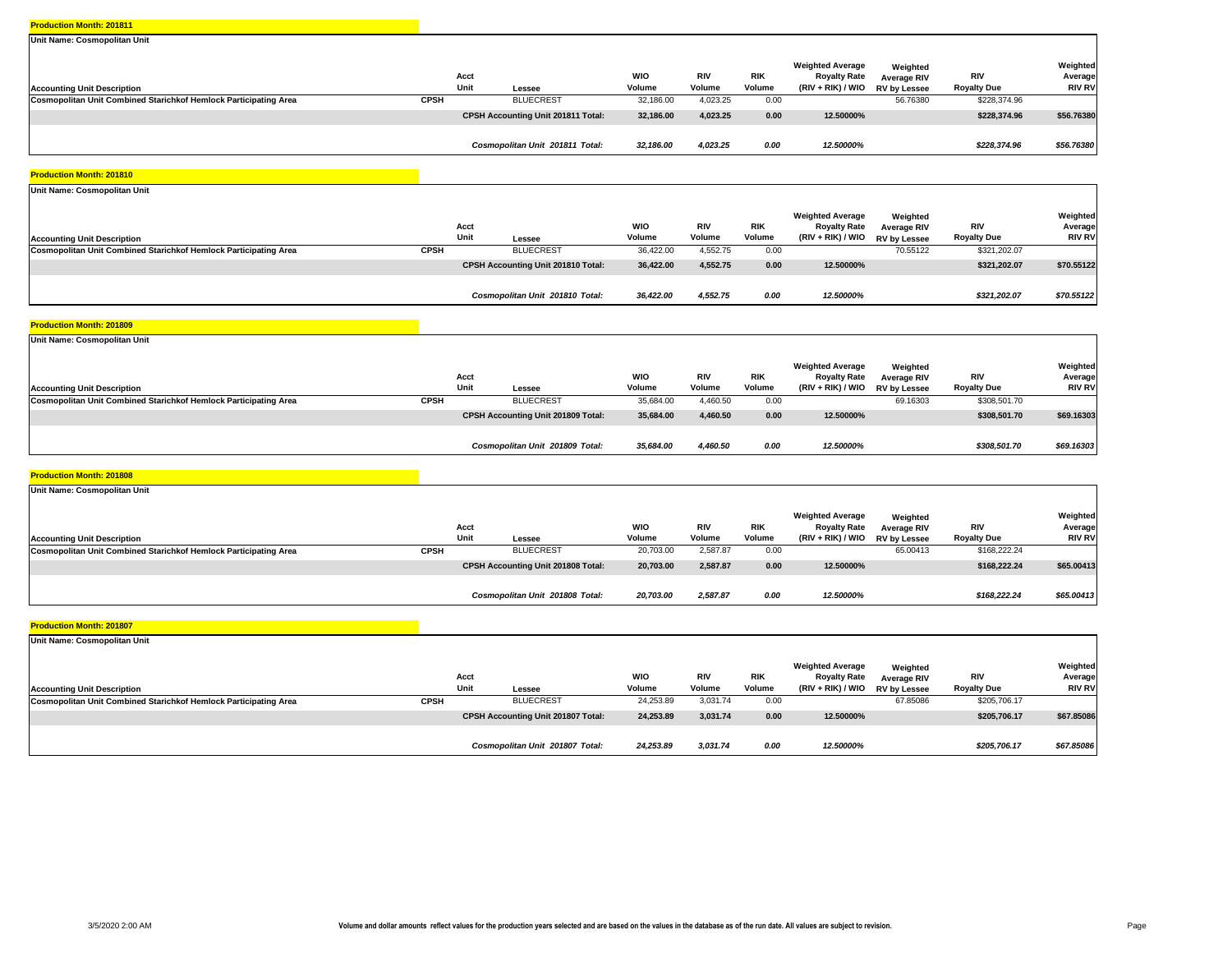| Unit Name: Cosmopolitan Unit                                     |             |                                           |                      |                      |                      |                                                                     |                                                |                           |                                      |
|------------------------------------------------------------------|-------------|-------------------------------------------|----------------------|----------------------|----------------------|---------------------------------------------------------------------|------------------------------------------------|---------------------------|--------------------------------------|
| <b>Accounting Unit Description</b>                               |             | Acct<br>Unit<br>Lessee                    | <b>WIO</b><br>Volume | <b>RIV</b><br>Volume | <b>RIK</b><br>Volume | <b>Weighted Average</b><br><b>Royalty Rate</b><br>(RIV + RIK) / WIO | Weighted<br><b>Average RIV</b><br>RV by Lessee | RIV<br><b>Royalty Due</b> | Weighted<br>Average<br><b>RIV RV</b> |
| Cosmopolitan Unit Combined Starichkof Hemlock Participating Area | <b>CPSH</b> | <b>BLUECREST</b>                          | 23,592.56            | 2,949.07             | 0.00                 |                                                                     | 66.53493                                       | \$196,216.17              |                                      |
|                                                                  |             | <b>CPSH Accounting Unit 201806 Total:</b> | 23,592.56            | 2,949.07             | 0.00                 | 12.50000%                                                           |                                                | \$196,216.17              | \$66.53493                           |
|                                                                  |             | Cosmopolitan Unit 201806 Total:           | 23,592.56            | 2,949.07             | 0.00                 | 12.50000%                                                           |                                                | \$196,216.17              | \$66.53493                           |

#### **Production Month: 201805**

| Unit Name: Cosmopolitan Unit                                     |              |                                    |                      |                      |                      |                                                                       |                                         |                           |                                      |
|------------------------------------------------------------------|--------------|------------------------------------|----------------------|----------------------|----------------------|-----------------------------------------------------------------------|-----------------------------------------|---------------------------|--------------------------------------|
| <b>Accounting Unit Description</b>                               | Acct<br>Unit | Lessee                             | <b>WIO</b><br>Volume | <b>RIV</b><br>Volume | <b>RIK</b><br>Volume | <b>Weighted Average</b><br><b>Royalty Rate</b><br>$(RIV + RIK) / WIO$ | Weighted<br>Average RIV<br>RV by Lessee | RIV<br><b>Royalty Due</b> | Weighted<br>Average<br><b>RIV RV</b> |
| Cosmopolitan Unit Combined Starichkof Hemlock Participating Area | <b>CPSH</b>  | <b>BLUECREST</b>                   | 26,561.00            | 3,320.13             | 0.00                 |                                                                       | 66.80911                                | \$221,814.93              |                                      |
|                                                                  |              | CPSH Accounting Unit 201805 Total: | 26,561.00            | 3,320.13             | 0.00                 | 12.50000%                                                             |                                         | \$221,814.93              | \$66.80911                           |
|                                                                  |              | Cosmopolitan Unit 201805 Total:    | 26,561.00            | 3,320.13             | 0.00                 | 12.50000%                                                             |                                         | \$221,814.93              | \$66.80911                           |

#### **Production Month: 201804**

| Unit Name: Cosmopolitan Unit                                     |             |                                    |               |                      |                      |                                                                                  |                         |                           |                                      |
|------------------------------------------------------------------|-------------|------------------------------------|---------------|----------------------|----------------------|----------------------------------------------------------------------------------|-------------------------|---------------------------|--------------------------------------|
| <b>Accounting Unit Description</b>                               |             | Acct<br>Unit<br>Lessee             | WIO<br>Volume | <b>RIV</b><br>Volume | <b>RIK</b><br>Volume | <b>Weighted Average</b><br><b>Royalty Rate</b><br>(RIV + RIK) / WIO RV by Lessee | Weighted<br>Average RIV | RIV<br><b>Royalty Due</b> | Weighted<br>Average<br><b>RIV RV</b> |
| Cosmopolitan Unit Combined Starichkof Hemlock Participating Area | <b>CPSH</b> | <b>BLUECREST</b>                   | 22,834.00     | 2,854.25             | 0.00                 |                                                                                  | 61.27267                | \$174,887.52              |                                      |
|                                                                  |             | CPSH Accounting Unit 201804 Total: | 22,834.00     | 2,854.25             | 0.00                 | 12.50000%                                                                        |                         | \$174,887.52              | \$61.27267                           |
|                                                                  |             | Cosmopolitan Unit 201804 Total:    | 22,834.00     | 2,854.25             | 0.00                 | 12.50000%                                                                        |                         | \$174,887.52              | \$61.27267                           |

#### **Production Month: 201803**

| Unit Name: Cosmopolitan Unit                                            |              |                                    |                      |                      |                      |                                                                     |                                         |                                  |                                      |
|-------------------------------------------------------------------------|--------------|------------------------------------|----------------------|----------------------|----------------------|---------------------------------------------------------------------|-----------------------------------------|----------------------------------|--------------------------------------|
| <b>Accounting Unit Description</b>                                      | Acct<br>Unit | Lessee                             | <b>WIO</b><br>Volume | <b>RIV</b><br>Volume | <b>RIK</b><br>Volume | <b>Weighted Average</b><br><b>Royalty Rate</b><br>(RIV + RIK) / WIO | Weighted<br>Average RIV<br>RV by Lessee | <b>RIV</b><br><b>Royalty Due</b> | Weighted<br>Average<br><b>RIV RV</b> |
| <b>Cosmopolitan Unit Combined Starichkof Hemlock Participating Area</b> | <b>CPSH</b>  | <b>BLUECREST</b>                   | 25,947.47            | 3,243.43             | 0.00                 |                                                                     | 57.08089                                | \$185,137.88                     |                                      |
|                                                                         |              | CPSH Accounting Unit 201803 Total: | 25,947.47            | 3,243.43             | 0.00                 | 12.50000%                                                           |                                         | \$185,137.88                     | \$57.08089                           |
|                                                                         |              |                                    |                      |                      |                      |                                                                     |                                         |                                  |                                      |
|                                                                         |              | Cosmopolitan Unit 201803 Total:    | 25,947.47            | 3,243.43             | 0.00                 | 12.50000%                                                           |                                         | \$185,137.88                     | \$57.08089                           |

| Unit Name: Cosmopolitan Unit                                     |             |                                    |                      |                      |               |                                                                       |                                                |                           |                                      |
|------------------------------------------------------------------|-------------|------------------------------------|----------------------|----------------------|---------------|-----------------------------------------------------------------------|------------------------------------------------|---------------------------|--------------------------------------|
| <b>Accounting Unit Description</b>                               |             | Acct<br>Unit<br>Lessee             | <b>WIO</b><br>Volume | <b>RIV</b><br>Volume | RIK<br>Volume | <b>Weighted Average</b><br><b>Royalty Rate</b><br>$(RIV + RIK) / WIO$ | Weighted<br>Average RIV<br><b>RV by Lessee</b> | RIV<br><b>Royalty Due</b> | Weighted<br>Average<br><b>RIV RV</b> |
| Cosmopolitan Unit Combined Starichkof Hemlock Participating Area | <b>CPSH</b> | <b>BLUECREST</b>                   | 20,588.25            | 2,573.53             | 0.00          |                                                                       | 56.49870                                       | \$145,401.10              |                                      |
|                                                                  |             | CPSH Accounting Unit 201802 Total: | 20,588.25            | 2,573.53             | 0.00          | 12.50000%                                                             |                                                | \$145,401.10              | \$56.49870                           |
|                                                                  |             | Cosmopolitan Unit 201802 Total:    | 20,588.25            | 2,573.53             | 0.00          | 12.50000%                                                             |                                                | \$145,401.10              | \$56.49870                           |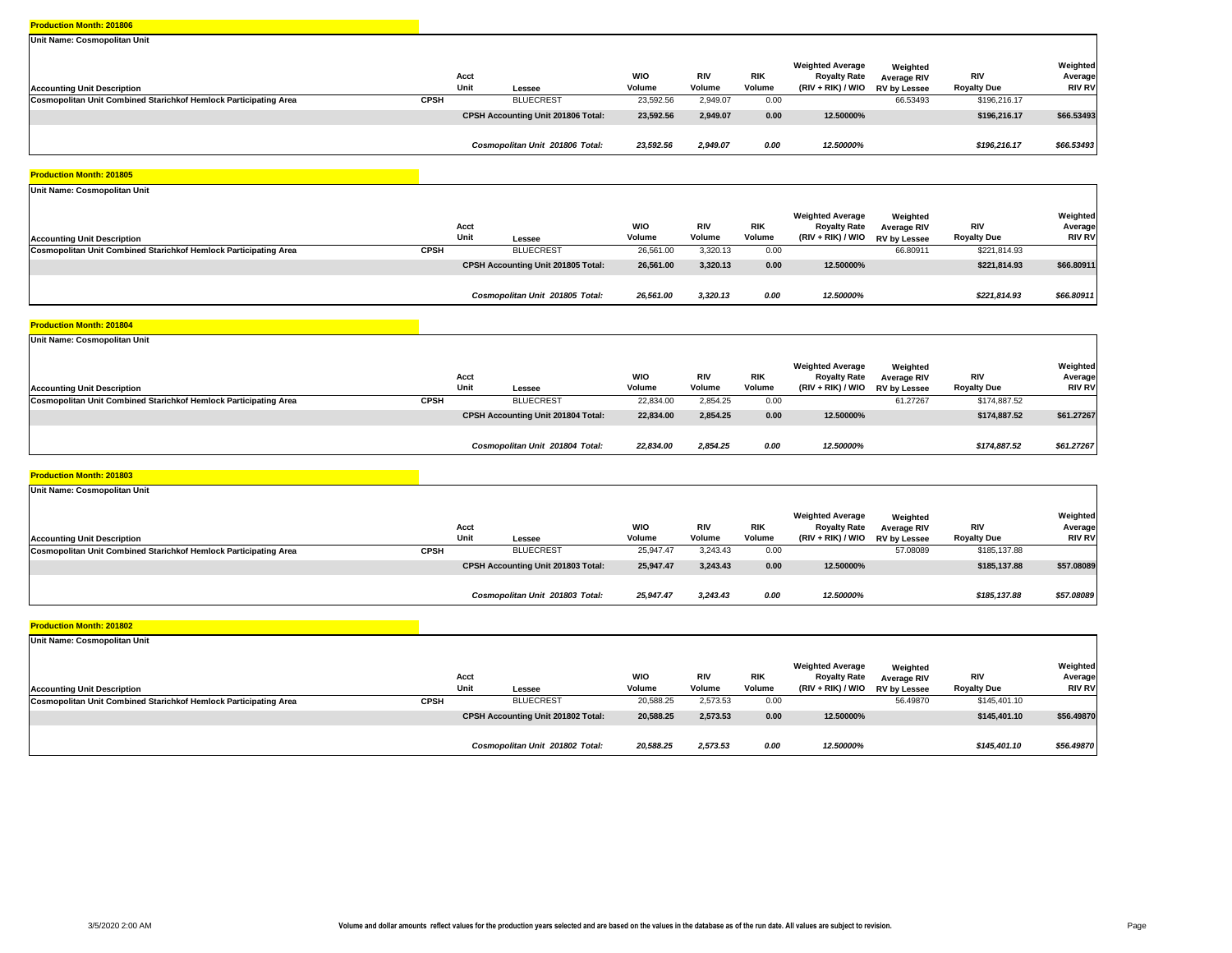| Unit Name: Cosmopolitan Unit                                     |             |                                    |                      |                      |                      |                                                                       |                                                       |                           |                                      |
|------------------------------------------------------------------|-------------|------------------------------------|----------------------|----------------------|----------------------|-----------------------------------------------------------------------|-------------------------------------------------------|---------------------------|--------------------------------------|
| <b>Accounting Unit Description</b>                               |             | Acct<br>Unit<br>Lessee             | <b>WIO</b><br>Volume | <b>RIV</b><br>Volume | <b>RIK</b><br>Volume | <b>Weighted Average</b><br><b>Royalty Rate</b><br>$(RIV + RIK) / WIO$ | Weighted<br><b>Average RIV</b><br><b>RV by Lessee</b> | RIV<br><b>Royalty Due</b> | Weighted<br>Average<br><b>RIV RV</b> |
| Cosmopolitan Unit Combined Starichkof Hemlock Participating Area | <b>CPSH</b> | <b>BLUECREST</b>                   | 8,652.64             | 1,081.58             | 0.00                 |                                                                       | 59.47422                                              | \$64,326.13               |                                      |
|                                                                  |             | CPSH Accounting Unit 201801 Total: | 8,652.64             | 1,081.58             | 0.00                 | 12.50000%                                                             |                                                       | \$64,326.13               | \$59.47422                           |
|                                                                  |             | Cosmopolitan Unit 201801 Total:    | 8,652.64             | 1,081.58             | 0.00                 | 12.50000%                                                             |                                                       | \$64,326.13               | \$59.47422                           |

#### **Production Month: 201712**

| Unit Name: Cosmopolitan Unit                                     |              |                                    |                      |                      |                      |                                                                       |                                                       |                                  |                                      |
|------------------------------------------------------------------|--------------|------------------------------------|----------------------|----------------------|----------------------|-----------------------------------------------------------------------|-------------------------------------------------------|----------------------------------|--------------------------------------|
| <b>Accounting Unit Description</b>                               | Acct<br>Unit | Lessee                             | <b>WIO</b><br>Volume | <b>RIV</b><br>Volume | <b>RIK</b><br>Volume | <b>Weighted Average</b><br><b>Royalty Rate</b><br>$(RIV + RIK) / WIO$ | Weighted<br><b>Average RIV</b><br><b>RV by Lessee</b> | <b>RIV</b><br><b>Royalty Due</b> | Weighted<br>Average<br><b>RIV RV</b> |
| Cosmopolitan Unit Combined Starichkof Hemlock Participating Area | CPSH         | <b>BLUECREST</b>                   | ,138.38              | 142.30               | 0.00                 |                                                                       | 54.23650                                              | \$7,717.85                       |                                      |
|                                                                  |              | CPSH Accounting Unit 201712 Total: | 1,138.38             | 142.30               | 0.00                 | 12.50000%                                                             |                                                       | \$7,717.85                       | \$54.23650                           |
|                                                                  |              | Cosmopolitan Unit 201712 Total:    | 1,138.38             | 142.30               | 0.00                 | 12.50000%                                                             |                                                       | \$7,717.85                       | \$54.23650                           |

#### **Production Month: 201711**

| Unit Name: Cosmopolitan Unit                                            |             |                                    |                      |                      |                      |                                                                                  |                         |                           |                                      |
|-------------------------------------------------------------------------|-------------|------------------------------------|----------------------|----------------------|----------------------|----------------------------------------------------------------------------------|-------------------------|---------------------------|--------------------------------------|
| <b>Accounting Unit Description</b>                                      |             | Acct<br>Unit<br>Lessee             | <b>WIO</b><br>Volume | <b>RIV</b><br>Volume | <b>RIK</b><br>Volume | <b>Weighted Average</b><br><b>Royalty Rate</b><br>(RIV + RIK) / WIO RV by Lessee | Weighted<br>Average RIV | RIV<br><b>Royalty Due</b> | Weighted<br>Average<br><b>RIV RV</b> |
| <b>Cosmopolitan Unit Combined Starichkof Hemlock Participating Area</b> | <b>CPSH</b> | <b>BLUECREST</b>                   | 7,441.98             | 930.25               | 0.00                 |                                                                                  | 53.37408                | \$49,651.24               |                                      |
|                                                                         |             | CPSH Accounting Unit 201711 Total: | 7,441.98             | 930.25               | 0.00                 | 12.50000%                                                                        |                         | \$49,651.24               | \$53.37408                           |
|                                                                         |             | Cosmopolitan Unit 201711 Total:    | 7,441.98             | 930.25               | 0.00                 | 12.50000%                                                                        |                         | \$49,651.24               | \$53.37408                           |

#### **Production Month: 201710**

| Unit Name: Cosmopolitan Unit                                     |              |                                           |                      |                      |                      |                                                                     |                                                |                                  |                                      |
|------------------------------------------------------------------|--------------|-------------------------------------------|----------------------|----------------------|----------------------|---------------------------------------------------------------------|------------------------------------------------|----------------------------------|--------------------------------------|
| <b>Accounting Unit Description</b>                               | Acct<br>Unit | Lessee                                    | <b>WIO</b><br>Volume | <b>RIV</b><br>Volume | <b>RIK</b><br>Volume | <b>Weighted Average</b><br><b>Royalty Rate</b><br>$(RIV + RIK)/WIO$ | Weighted<br><b>Average RIV</b><br>RV by Lessee | <b>RIV</b><br><b>Royalty Due</b> | Weighted<br>Average<br><b>RIV RV</b> |
| Cosmopolitan Unit Combined Starichkof Hemlock Participating Area | <b>CPSH</b>  | <b>BLUECREST</b>                          | 7,122.00             | 890.25               | 0.00                 |                                                                     | 47.79288                                       | \$42,547.61                      |                                      |
|                                                                  |              | <b>CPSH Accounting Unit 201710 Total:</b> | 7,122.00             | 890.25               | 0.00                 | 12.50000%                                                           |                                                | \$42,547.61                      | \$47.79288                           |
|                                                                  |              |                                           |                      |                      |                      |                                                                     |                                                |                                  |                                      |
|                                                                  |              | Cosmopolitan Unit 201710 Total:           | 7,122.00             | 890.25               | 0.00                 | 12.50000%                                                           |                                                | \$42,547.61                      | \$47.79288                           |

| Unit Name: Cosmopolitan Unit                                     |             |                                           |                      |                      |                      |                                                                       |                                                |                                  |                                      |
|------------------------------------------------------------------|-------------|-------------------------------------------|----------------------|----------------------|----------------------|-----------------------------------------------------------------------|------------------------------------------------|----------------------------------|--------------------------------------|
| <b>Accounting Unit Description</b>                               |             | Acct<br>Unit<br>Lessee                    | <b>WIO</b><br>Volume | <b>RIV</b><br>Volume | <b>RIK</b><br>Volume | <b>Weighted Average</b><br><b>Royalty Rate</b><br>$(RIV + RIK) / WIO$ | Weighted<br>Average RIV<br><b>RV by Lessee</b> | <b>RIV</b><br><b>Royalty Due</b> | Weighted<br>Average<br><b>RIV RV</b> |
| Cosmopolitan Unit Combined Starichkof Hemlock Participating Area | <b>CPSH</b> | <b>BLUECREST</b>                          | 9,593.67             | 1,199.21             | 0.00                 |                                                                       | 45.39070                                       | \$54,432.98                      |                                      |
|                                                                  |             | <b>CPSH Accounting Unit 201709 Total:</b> | 9,593.67             | 1,199.21             | 0.00                 | 12.50000%                                                             |                                                | \$54,432.98                      | \$45.39070                           |
|                                                                  |             | Cosmopolitan Unit 201709 Total:           | 9,593.67             | 1,199.21             | 0.00                 | 12.50000%                                                             |                                                | \$54,432.98                      | \$45.39070                           |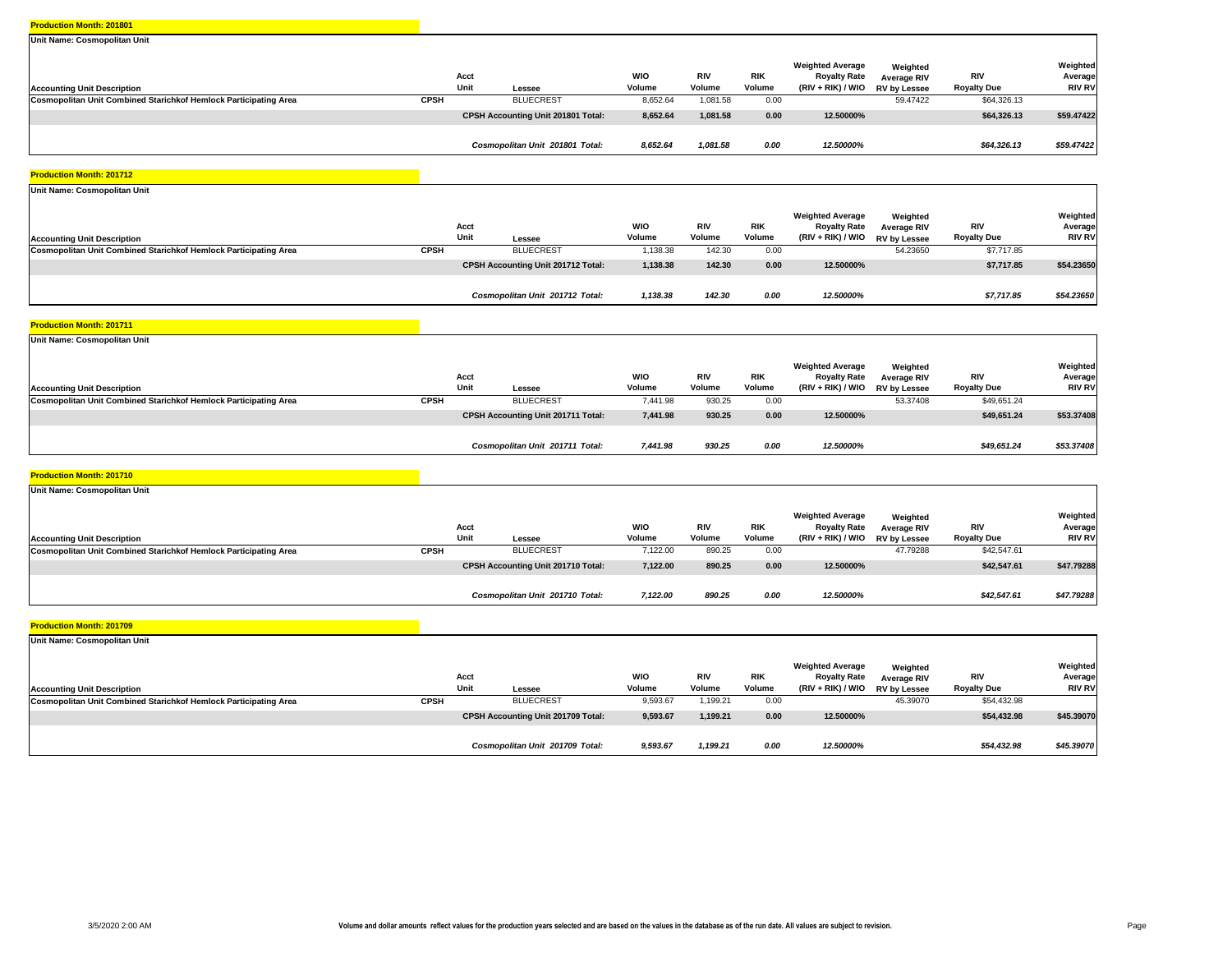| Unit Name: Cosmopolitan Unit                                            |             |                                    |                      |                      |                      |                                                                       |                                                       |                                  |                                      |
|-------------------------------------------------------------------------|-------------|------------------------------------|----------------------|----------------------|----------------------|-----------------------------------------------------------------------|-------------------------------------------------------|----------------------------------|--------------------------------------|
| <b>Accounting Unit Description</b>                                      |             | Acct<br>Unit<br>Lessee             | <b>WIO</b><br>Volume | <b>RIV</b><br>Volume | <b>RIK</b><br>Volume | <b>Weighted Average</b><br><b>Royalty Rate</b><br>$(RIV + RIK) / WIO$ | Weighted<br><b>Average RIV</b><br><b>RV by Lessee</b> | <b>RIV</b><br><b>Royalty Due</b> | Weighted<br>Average<br><b>RIV RV</b> |
| <b>Cosmopolitan Unit Combined Starichkof Hemlock Participating Area</b> | <b>CPSH</b> | <b>BLUECREST</b>                   | 8.071.70             | 1,008.95             | 0.00                 |                                                                       | 39.51348                                              | \$39,867.13                      |                                      |
|                                                                         |             | CPSH Accounting Unit 201707 Total: | 8,071.70             | 1,008.95             | 0.00                 | 12.50000%                                                             |                                                       | \$39,867.13                      | \$39.51348                           |
|                                                                         |             | Cosmopolitan Unit 201707 Total:    | 8,071.70             | 1,008.95             | 0.00                 | 12.50000%                                                             |                                                       | \$39,867.13                      | \$39.51348                           |

#### **Production Month: 201706**

| Unit Name: Cosmopolitan Unit                                     |              |                                    |                      |                      |                      |                                                                       |                                         |                           |                                      |
|------------------------------------------------------------------|--------------|------------------------------------|----------------------|----------------------|----------------------|-----------------------------------------------------------------------|-----------------------------------------|---------------------------|--------------------------------------|
| <b>Accounting Unit Description</b>                               | Acct<br>Unit | Lessee                             | <b>WIO</b><br>Volume | <b>RIV</b><br>Volume | <b>RIK</b><br>Volume | <b>Weighted Average</b><br><b>Royalty Rate</b><br>$(RIV + RIK) / WIO$ | Weighted<br>Average RIV<br>RV by Lessee | RIV<br><b>Royalty Due</b> | Weighted<br>Average<br><b>RIV RV</b> |
| Cosmopolitan Unit Combined Starichkof Hemlock Participating Area | <b>CPSH</b>  | <b>BLUECREST</b>                   | 5,321.62             | 665.20               | 0.00                 |                                                                       | 37.65364                                | \$25,047.20               |                                      |
|                                                                  |              | CPSH Accounting Unit 201706 Total: | 5,321.62             | 665.20               | 0.00                 | 12.50000%                                                             |                                         | \$25,047.20               | \$37.65364                           |
|                                                                  |              | Cosmopolitan Unit 201706 Total:    | 5,321.62             | 665.20               | 0.00                 | 12.50000%                                                             |                                         | \$25.047.20               | \$37.65364                           |

#### **Production Month: 201705**

| Unit Name: Cosmopolitan Unit                                     |             |                                           |                      |                      |                      |                                                                     |                                         |                           |                                      |
|------------------------------------------------------------------|-------------|-------------------------------------------|----------------------|----------------------|----------------------|---------------------------------------------------------------------|-----------------------------------------|---------------------------|--------------------------------------|
| <b>Accounting Unit Description</b>                               |             | Acct<br>Unit<br>Lessee                    | <b>WIO</b><br>Volume | <b>RIV</b><br>Volume | <b>RIK</b><br>Volume | <b>Weighted Average</b><br><b>Royalty Rate</b><br>(RIV + RIK) / WIO | Weighted<br>Average RIV<br>RV by Lessee | RIV<br><b>Royalty Due</b> | Weighted<br>Average<br><b>RIV RV</b> |
| Cosmopolitan Unit Combined Starichkof Hemlock Participating Area | <b>CPSH</b> | <b>BLUECREST</b>                          | 5,005.00             | 625.63               | 0.00                 |                                                                     | 40.89847                                | \$25,587.31               |                                      |
|                                                                  |             | <b>CPSH Accounting Unit 201705 Total:</b> | 5,005.00             | 625.63               | 0.00                 | 12.50000%                                                           |                                         | \$25,587.31               | \$40.89847                           |
|                                                                  |             | Cosmopolitan Unit 201705 Total:           | 5,005.00             | 625.63               | 0.00                 | 12.50000%                                                           |                                         | \$25,587.31               | \$40.89847                           |

#### **Production Month: 201704**

| Unit Name: Cosmopolitan Unit                                     |              |                                           |                      |                      |                      |                                                                       |                                                |                                  |                                      |
|------------------------------------------------------------------|--------------|-------------------------------------------|----------------------|----------------------|----------------------|-----------------------------------------------------------------------|------------------------------------------------|----------------------------------|--------------------------------------|
| <b>Accounting Unit Description</b>                               | Acct<br>Unit | Lessee                                    | <b>WIO</b><br>Volume | <b>RIV</b><br>Volume | <b>RIK</b><br>Volume | <b>Weighted Average</b><br><b>Royalty Rate</b><br>$(RIV + RIK) / WIO$ | Weighted<br><b>Average RIV</b><br>RV by Lessee | <b>RIV</b><br><b>Royalty Due</b> | Weighted<br>Average<br><b>RIV RV</b> |
| Cosmopolitan Unit Combined Starichkof Hemlock Participating Area | <b>CPSH</b>  | <b>BLUECREST</b>                          | 3,965.00             | 495.63               | 0.00                 |                                                                       | 43.49865                                       | \$21,559.24                      |                                      |
|                                                                  |              | <b>CPSH Accounting Unit 201704 Total:</b> | 3,965.00             | 495.63               | 0.00                 | 12.50000%                                                             |                                                | \$21,559.24                      | \$43.49865                           |
|                                                                  |              |                                           |                      |                      |                      |                                                                       |                                                |                                  |                                      |
|                                                                  |              | Cosmopolitan Unit 201704 Total:           | 3,965.00             | 495.63               | 0.00                 | 12.50000%                                                             |                                                | \$21,559.24                      | \$43.49865                           |

| Unit Name: Cosmopolitan Unit                                     |             |                                    |                      |                      |                      |                                                                       |                                                |                                  |                                      |
|------------------------------------------------------------------|-------------|------------------------------------|----------------------|----------------------|----------------------|-----------------------------------------------------------------------|------------------------------------------------|----------------------------------|--------------------------------------|
| <b>Accounting Unit Description</b>                               |             | Acct<br>Unit<br>Lessee             | <b>WIO</b><br>Volume | <b>RIV</b><br>Volume | <b>RIK</b><br>Volume | <b>Weighted Average</b><br><b>Royalty Rate</b><br>$(RIV + RIK) / WIO$ | Weighted<br>Average RIV<br><b>RV by Lessee</b> | <b>RIV</b><br><b>Royalty Due</b> | Weighted<br>Average<br><b>RIV RV</b> |
| Cosmopolitan Unit Combined Starichkof Hemlock Participating Area | <b>CPSH</b> | <b>BLUECREST</b>                   | 5,211.00             | 651.38               | 0.00                 |                                                                       | 41.87099                                       | \$27,273.93                      |                                      |
|                                                                  |             | CPSH Accounting Unit 201703 Total: | 5,211.00             | 651.38               | 0.00                 | 12.50000%                                                             |                                                | \$27,273.93                      | \$41.87099                           |
|                                                                  |             | Cosmopolitan Unit 201703 Total:    | 5,211.00             | 651.38               | 0.00                 | 12.50000%                                                             |                                                | \$27,273.93                      | \$41.87099                           |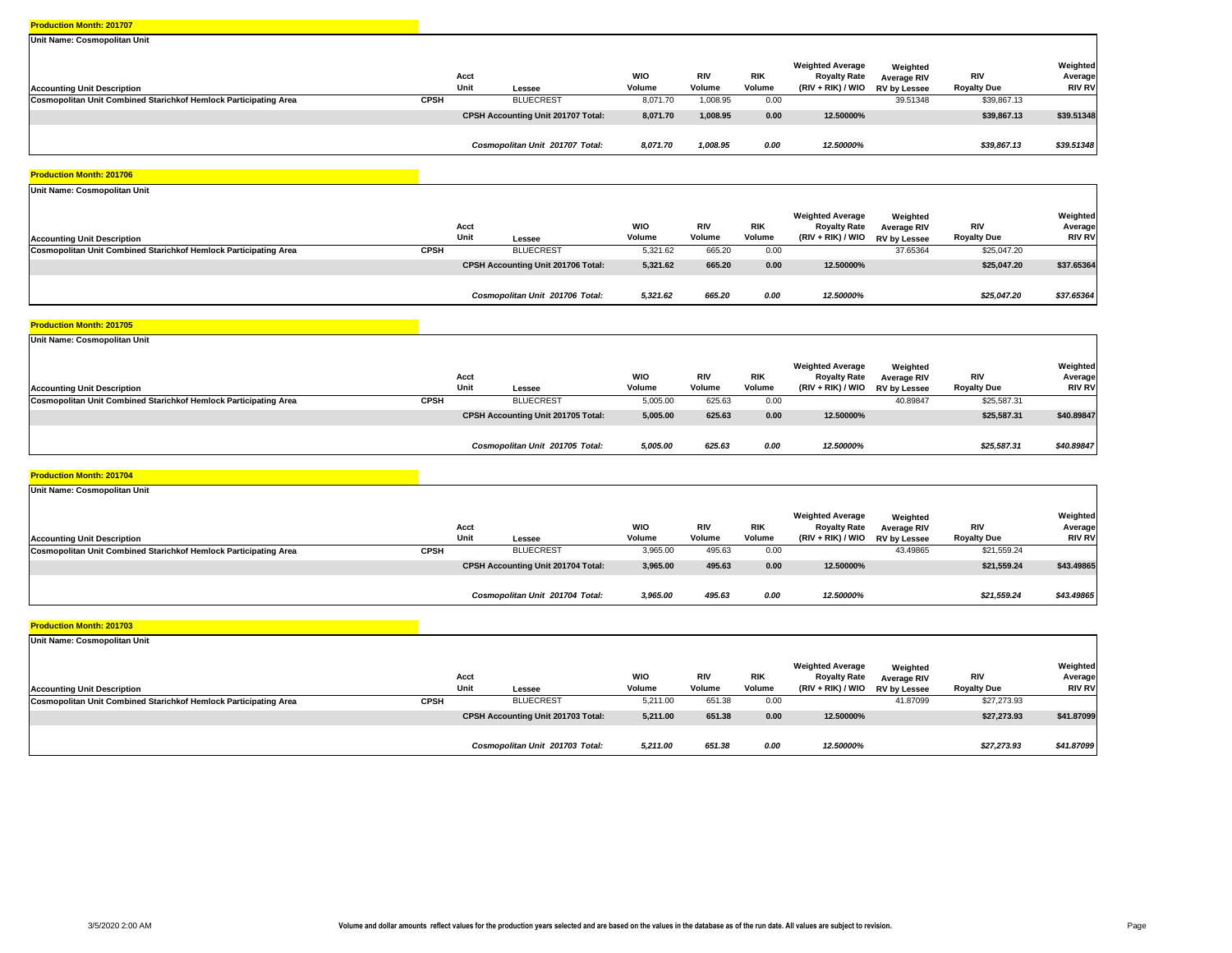| Unit Name: Cosmopolitan Unit                                            |             |                                    |                      |                      |                      |                                                                       |                                                       |                           |                                      |
|-------------------------------------------------------------------------|-------------|------------------------------------|----------------------|----------------------|----------------------|-----------------------------------------------------------------------|-------------------------------------------------------|---------------------------|--------------------------------------|
| <b>Accounting Unit Description</b>                                      |             | Acct<br>Unit<br>Lessee             | <b>WIO</b><br>Volume | <b>RIV</b><br>Volume | <b>RIK</b><br>Volume | <b>Weighted Average</b><br><b>Royalty Rate</b><br>$(RIV + RIK) / WIO$ | Weighted<br><b>Average RIV</b><br><b>RV by Lessee</b> | RIV<br><b>Royalty Due</b> | Weighted<br>Average<br><b>RIV RV</b> |
| <b>Cosmopolitan Unit Combined Starichkof Hemlock Participating Area</b> | <b>CPSH</b> | <b>BLUECREST</b>                   | 4,990.00             | 623.76               | 0.00                 |                                                                       | 44.95626                                              | \$28,041.92               |                                      |
|                                                                         |             | CPSH Accounting Unit 201702 Total: | 4,990.00             | 623.76               | 0.00                 | 12.50000%                                                             |                                                       | \$28.041.92               | \$44.95626                           |
|                                                                         |             | Cosmopolitan Unit 201702 Total:    | 4,990.00             | 623.76               | 0.00                 | 12.50000%                                                             |                                                       | \$28,041.92               | \$44.95626                           |

#### **Production Month: 201701**

| Unit Name: Cosmopolitan Unit                                     |              |                                           |                      |                      |                      |                                                                       |                                                       |                                  |                                      |
|------------------------------------------------------------------|--------------|-------------------------------------------|----------------------|----------------------|----------------------|-----------------------------------------------------------------------|-------------------------------------------------------|----------------------------------|--------------------------------------|
| <b>Accounting Unit Description</b>                               | Acct<br>Unit | Lessee                                    | <b>WIO</b><br>Volume | <b>RIV</b><br>Volume | <b>RIK</b><br>Volume | <b>Weighted Average</b><br><b>Royalty Rate</b><br>$(RIV + RIK) / WIO$ | Weighted<br><b>Average RIV</b><br><b>RV by Lessee</b> | <b>RIV</b><br><b>Royalty Due</b> | Weighted<br>Average<br><b>RIV RV</b> |
| Cosmopolitan Unit Combined Starichkof Hemlock Participating Area | <b>CPSH</b>  | <b>BLUECREST</b>                          | 4,694.00             | 586.76               | 0.00                 |                                                                       | 43.62204                                              | \$25,595.67                      |                                      |
|                                                                  |              | <b>CPSH Accounting Unit 201701 Total:</b> | 4,694.00             | 586.76               | 0.00                 | 12.50000%                                                             |                                                       | \$25,595.67                      | \$43.62204                           |
|                                                                  |              | Cosmopolitan Unit 201701 Total:           | 4,694.00             | 586.76               | 0.00                 | 12.50000%                                                             |                                                       | \$25,595.67                      | \$43.62204                           |

#### **Production Month: 201612**

| Unit Name: Cosmopolitan Unit                                     |             |                                    |                      |                      |                      |                                                                                  |                         |                           |                                      |
|------------------------------------------------------------------|-------------|------------------------------------|----------------------|----------------------|----------------------|----------------------------------------------------------------------------------|-------------------------|---------------------------|--------------------------------------|
| <b>Accounting Unit Description</b>                               |             | Acct<br>Unit<br>Lessee             | <b>WIO</b><br>Volume | <b>RIV</b><br>Volume | <b>RIK</b><br>Volume | <b>Weighted Average</b><br><b>Royalty Rate</b><br>(RIV + RIK) / WIO RV by Lessee | Weighted<br>Average RIV | RIV<br><b>Royalty Due</b> | Weighted<br>Average<br><b>RIV RV</b> |
| Cosmopolitan Unit Combined Starichkof Hemlock Participating Area | <b>CPSH</b> | <b>BLUECREST</b>                   | 4,406.00             | 550.75               | 0.00                 |                                                                                  | 43.03419                | \$23,701.08               |                                      |
|                                                                  |             | CPSH Accounting Unit 201612 Total: | 4,406.00             | 550.75               | 0.00                 | 12.50000%                                                                        |                         | \$23,701.08               | \$43.03419                           |
|                                                                  |             | Cosmopolitan Unit 201612 Total:    | 4,406.00             | 550.75               | 0.00                 | 12.50000%                                                                        |                         | \$23,701.08               | \$43.03419                           |

#### **Production Month: 201611**

| Unit Name: Cosmopolitan Unit                                     |              |                                           |                      |                      |                      |                                                                     |                                                       |                                  |                                      |
|------------------------------------------------------------------|--------------|-------------------------------------------|----------------------|----------------------|----------------------|---------------------------------------------------------------------|-------------------------------------------------------|----------------------------------|--------------------------------------|
| <b>Accounting Unit Description</b>                               | Acct<br>Unit | Lessee                                    | <b>WIO</b><br>Volume | <b>RIV</b><br>Volume | <b>RIK</b><br>Volume | <b>Weighted Average</b><br><b>Royalty Rate</b><br>(RIV + RIK) / WIO | Weighted<br><b>Average RIV</b><br><b>RV by Lessee</b> | <b>RIV</b><br><b>Royalty Due</b> | Weighted<br>Average<br><b>RIV RV</b> |
| Cosmopolitan Unit Combined Starichkof Hemlock Participating Area | <b>CPSH</b>  | <b>BLUECREST</b>                          | 4,690.00             | 586.25               | 0.00                 |                                                                     | 35.75550                                              | \$20,961.66                      |                                      |
|                                                                  |              | <b>CPSH Accounting Unit 201611 Total:</b> | 4,690.00             | 586.25               | 0.00                 | 12.50000%                                                           |                                                       | \$20,961.66                      | \$35.75550                           |
|                                                                  |              |                                           |                      |                      |                      |                                                                     |                                                       |                                  |                                      |
|                                                                  |              | Cosmopolitan Unit 201611 Total:           | 4,690.00             | 586.25               | 0.00                 | 12.50000%                                                           |                                                       | \$20,961.66                      | \$35.75550                           |

| Unit Name: Cosmopolitan Unit                                     |             |                                           |                      |                      |                      |                                                                       |                                                |                           |                                      |
|------------------------------------------------------------------|-------------|-------------------------------------------|----------------------|----------------------|----------------------|-----------------------------------------------------------------------|------------------------------------------------|---------------------------|--------------------------------------|
| <b>Accounting Unit Description</b>                               |             | Acct<br>Unit<br>Lessee                    | <b>WIO</b><br>Volume | <b>RIV</b><br>Volume | <b>RIK</b><br>Volume | <b>Weighted Average</b><br><b>Royalty Rate</b><br>$(RIV + RIK) / WIO$ | Weighted<br>Average RIV<br><b>RV by Lessee</b> | RIV<br><b>Royalty Due</b> | Weighted<br>Average<br><b>RIV RV</b> |
| Cosmopolitan Unit Combined Starichkof Hemlock Participating Area | <b>CPSH</b> | <b>BLUECREST</b>                          | 4,673.00             | 584.12               | 0.00                 |                                                                       | 39.54447                                       | \$23,098.72               |                                      |
|                                                                  |             | <b>CPSH Accounting Unit 201610 Total:</b> | 4,673.00             | 584.12               | 0.00                 | 12.50000%                                                             |                                                | \$23,098.72               | \$39.54447                           |
|                                                                  |             | Cosmopolitan Unit 201610 Total:           | 4,673.00             | 584.12               | 0.00                 | 12.50000%                                                             |                                                | \$23,098.72               | \$39.54447                           |